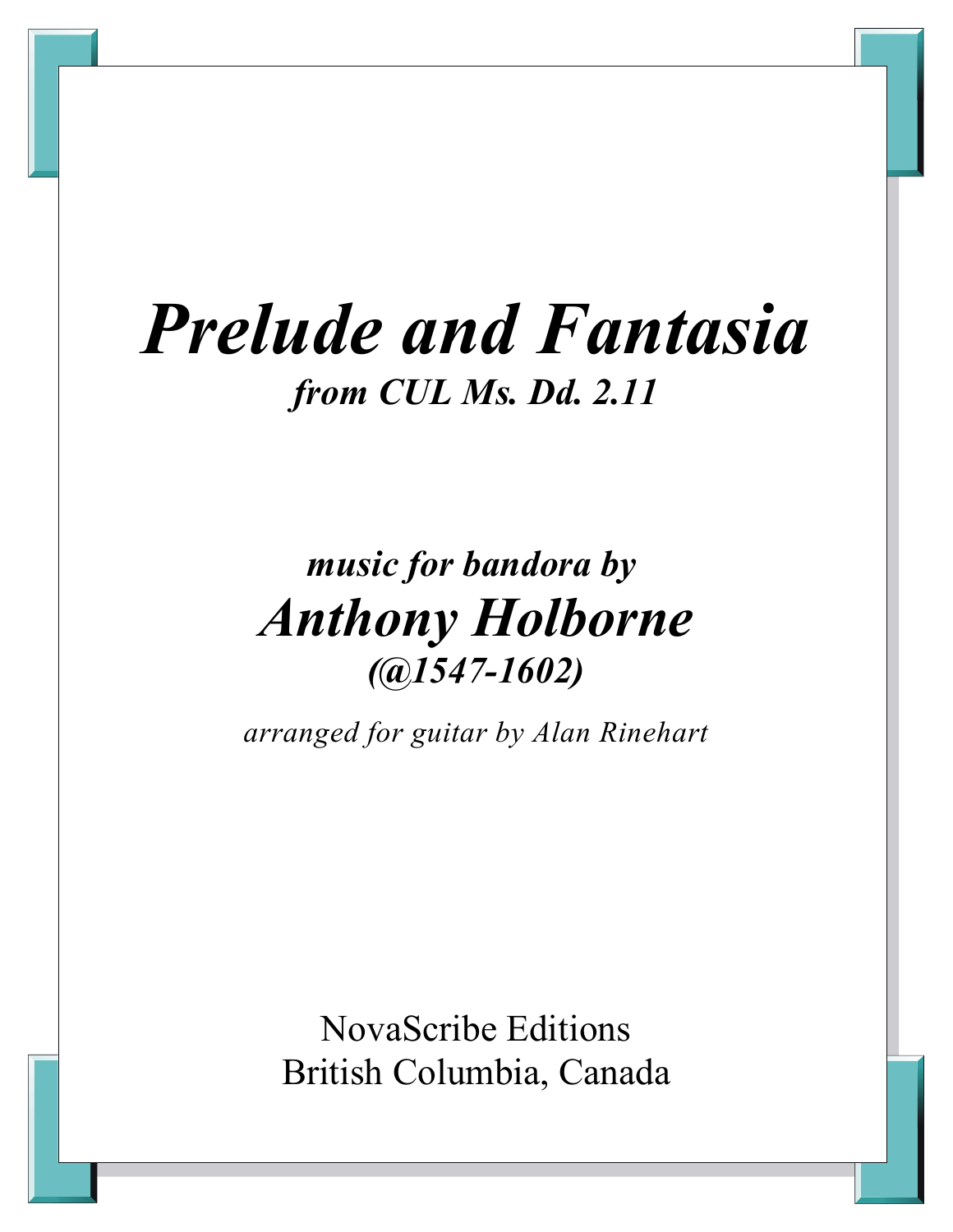## *Prelude and Fantasia* appears on Alan Rinehart's 2000 CD release *Musical Banquet* (NS202), available from CD Baby or digitally from iTunes.

This digital publication includes both a fingered and an unfingered version.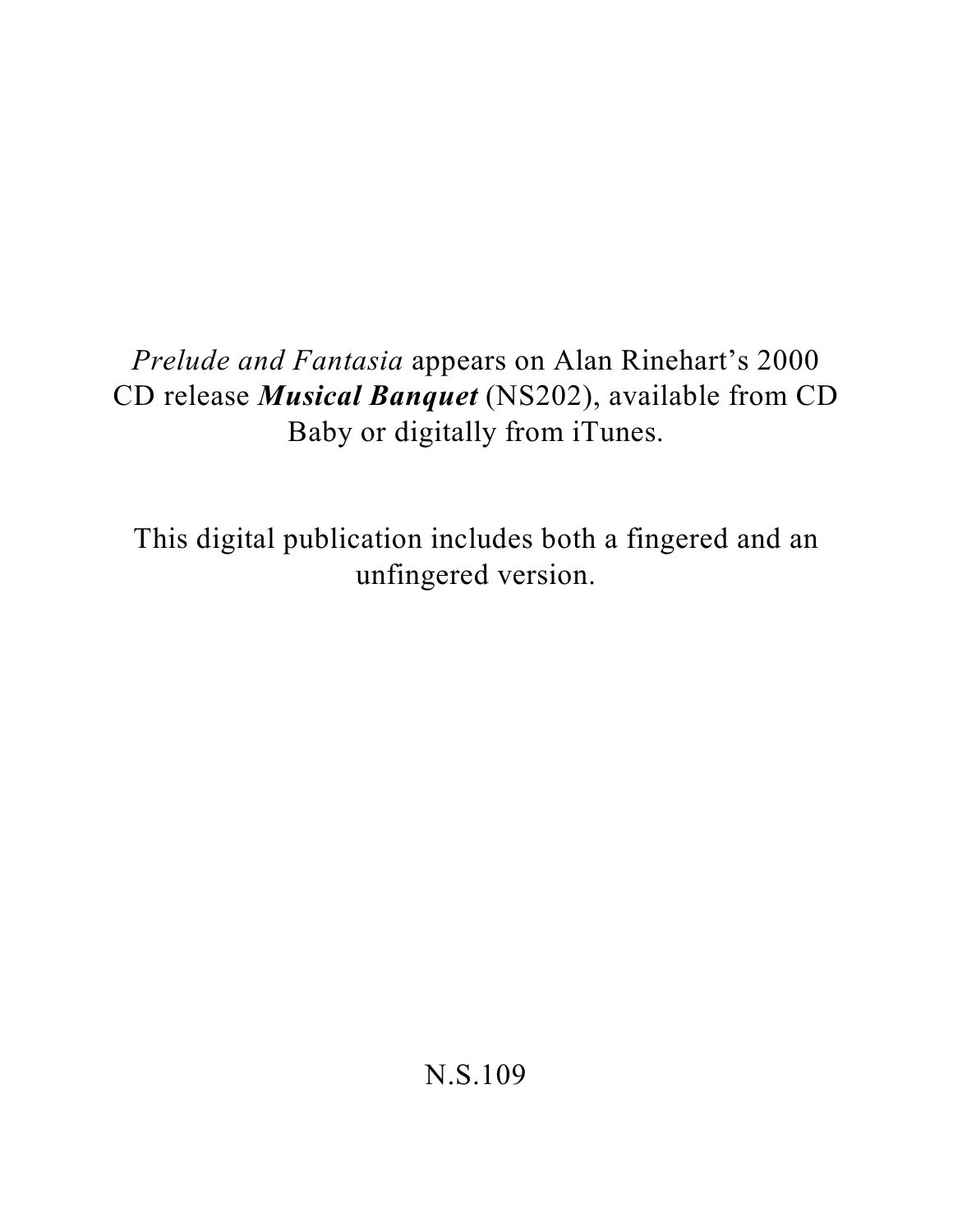

 $\bar{\bar{\psi}}$  is a set







© 1993 NovaScribe Editions N.S. 109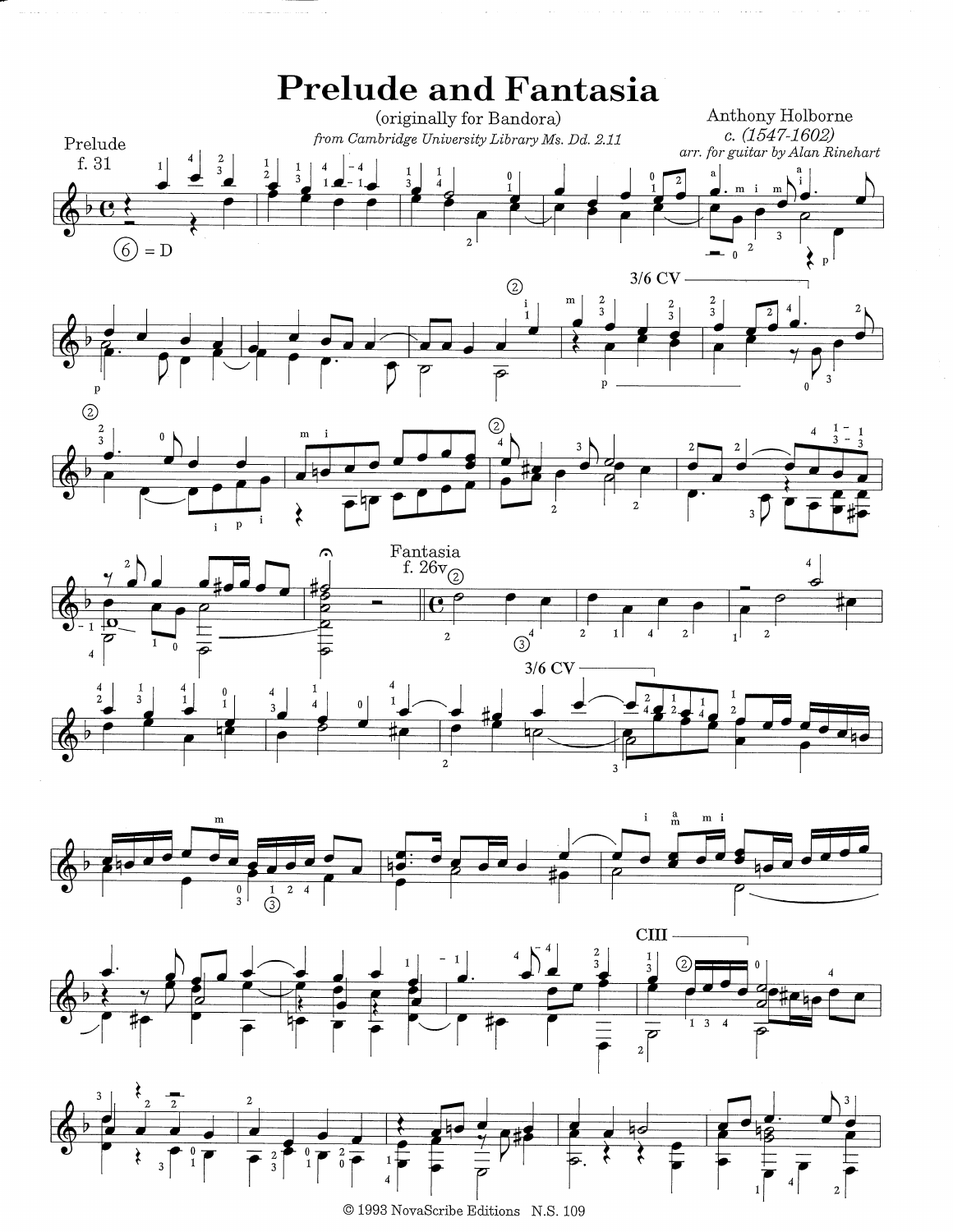









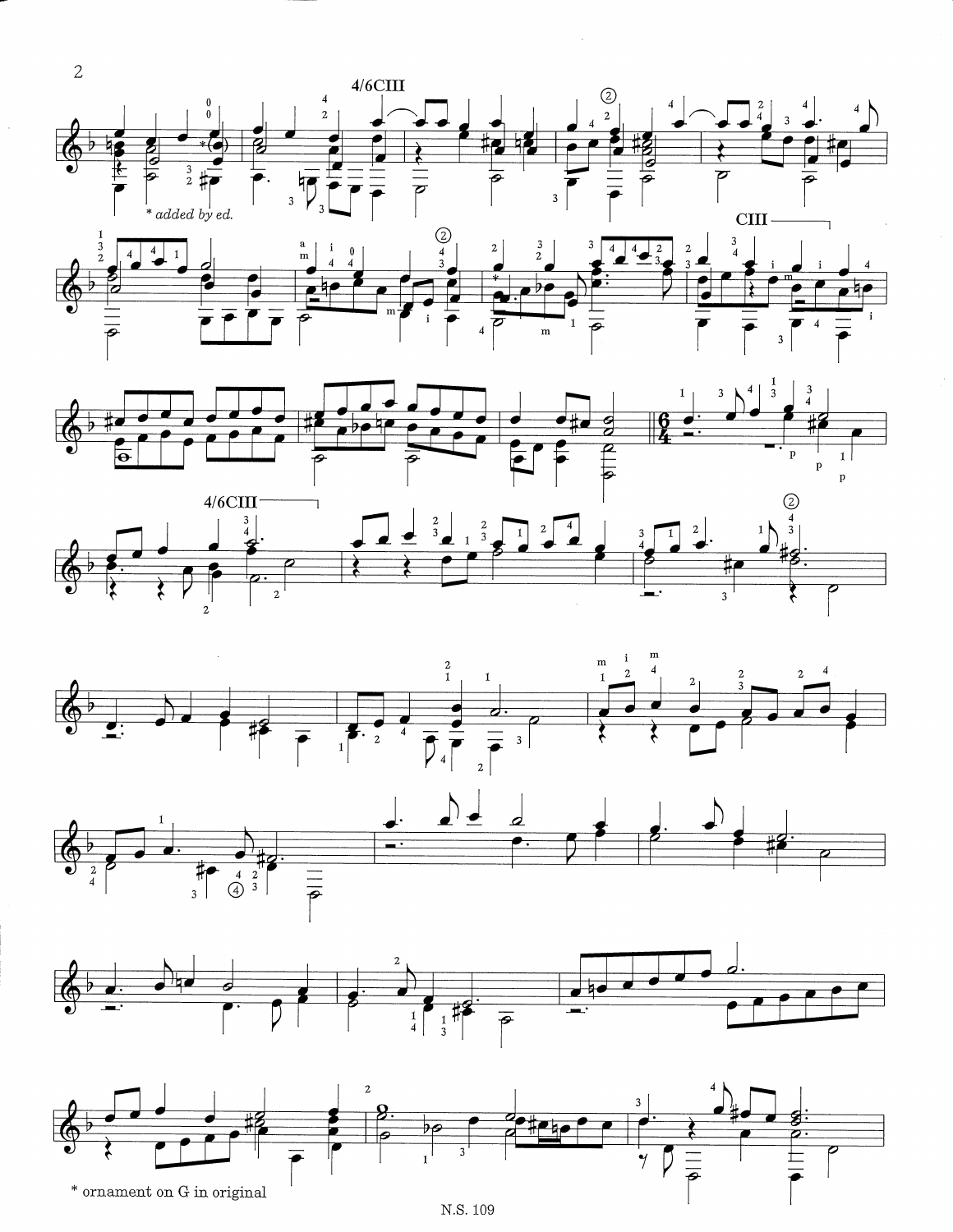













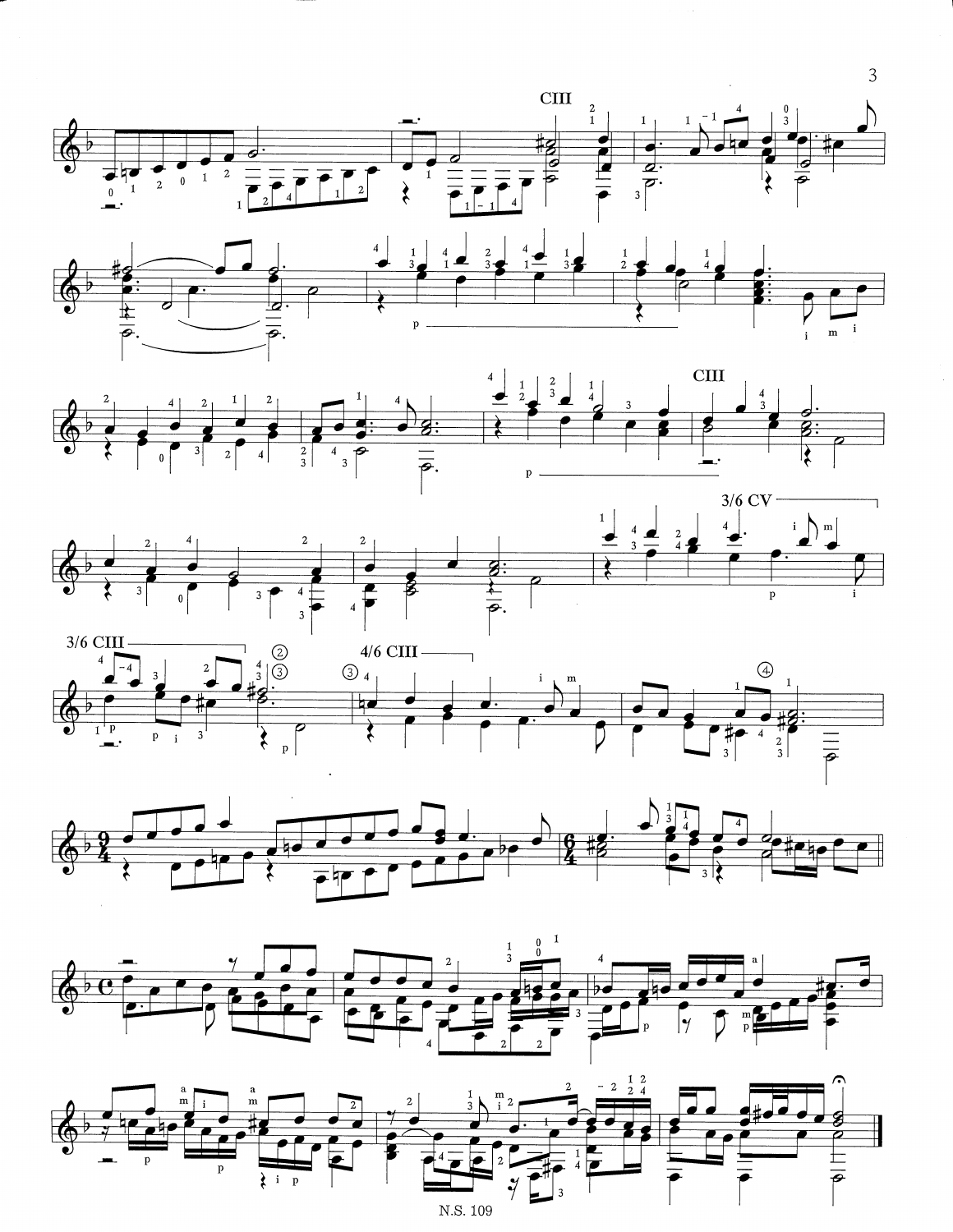









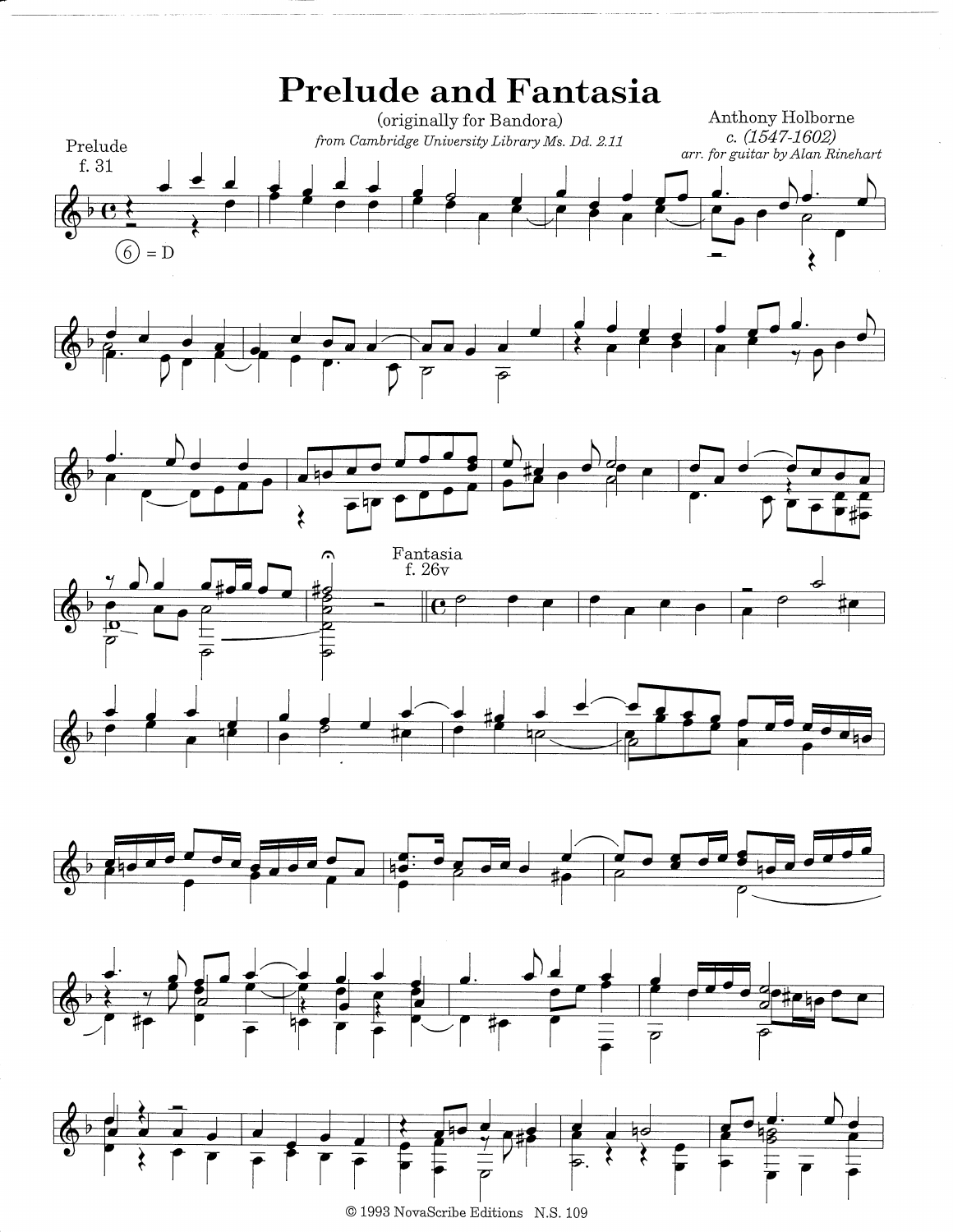

2